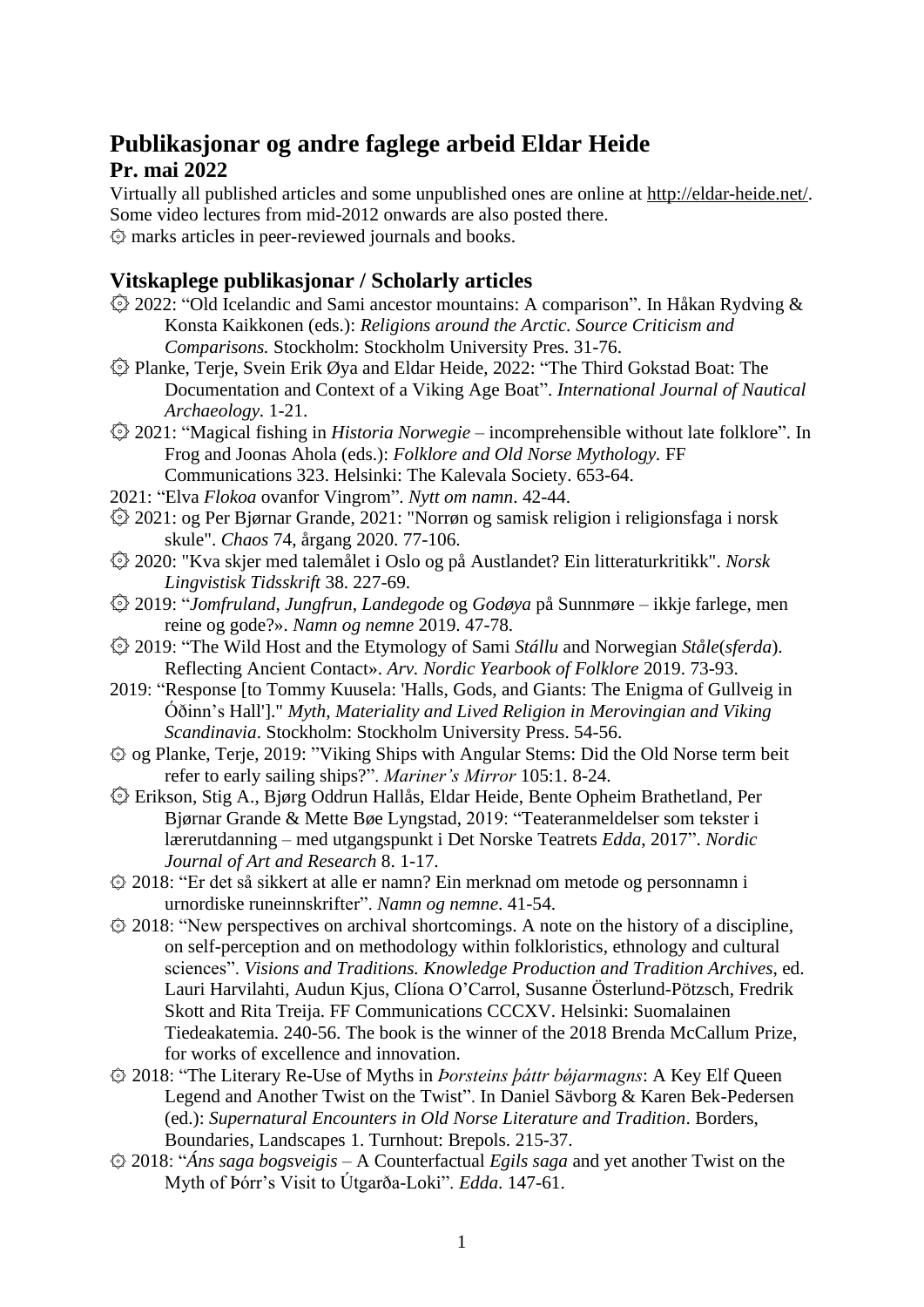- **۞** 2017: "Det norske språkmangfaldet og opplæringa i norsk som andrespråk". *Norsklæreren*  3-2017. 16-27.
- **۞** 2017: "*Noregr* tyder nok vegen mot nord, likevel". *Namn og nemne* 2016. 13-37.

**۞** 2017: "The term *leizla* in Old Norse vision literature – contrasting imported and indigenous genres?". *Scripta Islandica* 2016. 37-63.

- 2016: "Gammalnordiske sjelsførestellingar i samband med angrep." I Håkan Rydving og Stefan Olsson (red.): *Krig och fred i vendel- och vikingatida traditioner*. Stockholm Studies in Comparative Religion 36. Stockholm: Stockholm University Press. 125-43.
- )۞) 2016: "Widersprüche mit System? Zur Kosmologie der altnordischen Mythen und Religion". = Heide 2014: "Contradictory cosmology in Old Norse myth and religion – but still a system?" Deutsche Übersetzung von Markus Nicklas, Ravena und Barbara Beyß. *Herdfeuer. Die Zeitschrift des Eldaring e. V*. 4-40.
- ۞ 2016: "Håja, hai og keip". *Namn og nemne* 2015. 123-24.
- 2015: "*Horg*(*j*)*ane* på Ljoneshalvøya i Hardanger: ein svært sannsynleg *hǫrgr*". *Hardanger* (Årbok *for* Hardanger Historielag) 107, 2015. 31-44.
- 2015: "*Stokkfiskr*, *bakalao* / *kabeljau* og handelsordvandring". *Håløygminne*. 341-45.
- ۞ 2015: "*Hǫrgr* in Norwegian names of mountains and other natural features". *Namn og nemne* 2014. 7-51.
- ۞ 2014: "Møte i døra. Tyranni, rett og sjølvbedrag i *Egilssoga* og tvitydige situasjonar i islendingsogene". *Gripla*. 7-40.
- ۞ 2014: "*Bárðar saga* as a source for reconstruction of pre-Christian religion?" In Daniel Sävborg &Karen Bek-Pedersen (eds.): *Folklore in Old Norse – Old Norse in Folklore*. Nordistica Tartuensia 20. Tartu: University of Tartu Press. 170-80.
- ۞ 2014: "The semantic side of Etymology: Comparative reconstruction confined to elements with specific internal connections." In Eldar Heide and Karen Bek-Pedersen (eds.): *New focus on retrospective methods. Resuming methodological discussions: Case studies from Northern Europe*. FF Communications 307. Helsinki: Suomalainen Tidedeakatemia. 59-75.
- ۞ 2014: "Contradictory cosmology in Old Norse myth and religion but still a system?" *Maal og minne*. 102-43.
- ۞ 2014e: "The Early Viking Ship Types". *Sjøfartshistorisk årbok* 2012. 81-153.
- ۞ 2013: "*j Giardeyiar geíma.* Eit hamnenamn i *Halfs saga*  med nogo attåt". *Namn og nemne*. 105-10.
- ۞ 2013: "Tidleg dialektkontakt i Nord-Noreg". *Maal og minne* hefte 1-2013. 69-83.
- ۞ 2013: "Sola og gudane på Tysnesøya". *Chaos*. 49-57.
- ۞ 2013: "*Håja / \*Háey* i Troms og Finnmark høgøya og hai(finne)øya*?*" *Namn og nemne*. 101-06.
- ۞ 2012: "Syntaksavhengig *a*-infinitiv i eldre nordnorsk". *Maal og Minne* 2-2012. 110-20.
- ۞ 2012: "Loki, the *Vätte*, and the Ash Lad: A Study Combining Old Scandinavian and Late Material." *Viking and Medieval Scandinavia* 7 (2011). 63-106.
- ۞ 2012: "Dekorerte segl i vikingtida og mellomalderen". *Norsk Maritimt Museum. Årbok* 2010. 11-25.
- ۞ 2011: "Bodø-namna". *Namn og nemne* 28. 57-63.
- 2011: "Holy Islands and the Otherworld: Places Beyond Water." In Gerhard Jaritz and Torstein Jørgensen (eds.): *Isolated Islands in Medieval Nature, Culture and Mind*. CEU medievalia 14, The Muhu Procedings 2. Budapest / Bergen: Central European University / Centre for Medieval Studies, University of Bergen. 57-80.
- 2010: "Namna Grøta(vær) og Gryta / Grytøya". *Håløygminne*. 222-24.
- ۞ 2010: "Tjukk l Retroflektert tydeleggjering av kort kvantitet. Om kvalitetskløyvinga av det gamle kvantitetssystemet". *Maal og minne*. 3-44.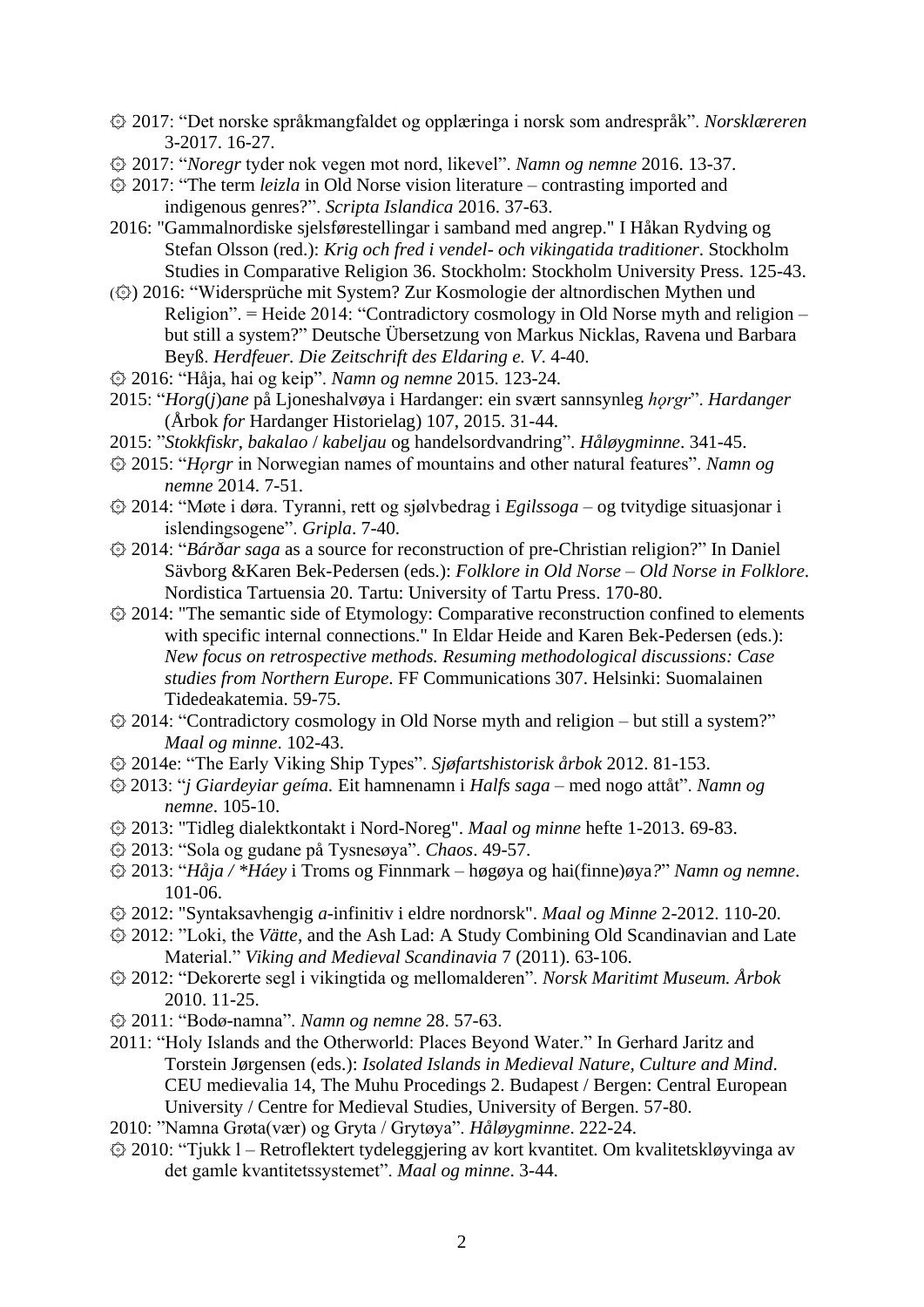- 2009: "More inroads to pre-Christian notions, after all? The potential of late evidence." *Á austrvega. Saga and East Scandinavia. Preprint Papers of The 14th International Saga Conference. Uppsala, 9th –15th August 2009*. 361-67.
- ۞ 2008: "Viking, week, and Widsith. A reply to Harald Bjorvand". *Arkiv för nordisk filologi* 123. 23-28.
- ۞ 2008: "Menneskesjela som vind i den samiske folkevisa Solsonen." *Svenska landsmål och svenskt folkliv* 2007. 67-103.
- 2006: "Spinning *seiðr*." In Anders Andrén et. al. (eds.): *Old Norse religion in long-term perspectives. Origins, changes, and interactions. An international conference in Lund, Sweden, June 3-7, 2004*. Vägar till Midgård 8. Lund: Nordic Academic Press. 164-70.
- ۞ 2006: "*Rus* 'eastern Viking' and the *víking* 'rower shifting' etymology". *Arkiv för nordisk filologi* 2006. 75-77. I rejected this theory in 2008: "Viking, week….", in the footnote at page 24.
- 2006: "Spirits through respiratory passages." In John McKinnel et.al. (eds.): *The Fantastic in Old Norse* / *Icelandic Literature. Sagas and the British Isles*. Preprint papers of the 13<sup>th</sup> International Saga Conference, Durham and York, 6<sup>th</sup> -12<sup>th</sup> August, 2006. 350-58.
- 2006: "Låge og breie segl, likevel?" *Klink og seil. Festskrift til Arne Emil Christensen*. Oslo: Norsk sjøfartsmuseum / Kulturhistorisk museum, Universitetet i Oslo. 165-74.
- 2006: *Gand, seid og åndevind*. Doktoravhandling, Universitetet Bergen. ISBN 82-308-0196- 7. 341 sider.
- ۞ 2005: "*Víking –* 'rower shifting'? An etymological contribution." *Arkiv för nordisk filologi*  120. 41-54.
- ۞ 2004: "Uventa ikkje-palatal *n* av *nd* i nordnorsk. Typen *gandr* > /ga:n/". *Maal og minne*. 56-69.
- 2004: "Våpenet til Tor jamført med *gand*(*r*). Om utsend vind, skjegg, blåseinstrument, "vindhamrar" og Tors-figurar." I Jurij Kusmenko (red.): *The Sámi and the Scandinavians. Aspects of 2000 years of contact.* Føredrag frå konferansen *Saami and the Scandinavians*, Humbolt-Universität zu Berlin, 24.-25.10.2003. Hamburg: Verlag Dr. Kovač. 55-72.
- 2004: "Djúpshǫfn, (d)juksogn, juksa". *Håløygminne*. 367-71. (Etymologi fiskereiskapen *juksa*.).
- 2003: "*Stikka* og *saga*. To løyndenemningar for geita." *Håløygminne* hefte 3-2003. Side 318.
- 2003: "Eyrarland-figuren i lys av sørsamiske Tors-(hammar)teikn". *Nordica Bergensia* 29. 37-45.
- ۞ 2003: "Felleskjønnet i bergensk. Resultat av mellomnedertysk kvantitetspåverknad?" *Maal og minne*. 23-35.
- 2003: "Stamnkarakteriserande skips- og båtnemningar. *Knorr* og *geitbåt*." *Norsk sjøfartsmuseum*. *Årbok 2002*. 57-72.
- 2002: "Gandfluga og sjamanismen". *Nordica bergensia* 28. 61-103.
- ۞ 2002: "Knivskjelodden, Knivskjerodden, \*Knivskarodden". *Namn og nemne* 19. 73-76.
- ۞ 2002: "Hnykkistafr". *Arkiv för nordisk filologi* 117. 97-102 (Norrøn skipsterminologi)
- 2002: "Nordnorsk *hau* 'hovud' lånt frå Trøndelag?" *Håløygminne* 1- 2002, 83. årgang. 113- 134.
- ۞ 2001: "Verdstreet, reinen og elgen". *Collegium Medievale* 14. (Jf. Heide 1996). 7-22.
- 2001: "Kvinner som gjer menn til kvinner i *Laxdœla saga*". *Nordlit* 9, våren 2001. 79-96. ——— og Jon Godal, 2001: "Gammalnorsk *handrif* på skip – 'hand-rev' eller 'rekkverk'?" *Norsk sjøfartsmuseum*. *Årbok 2000*. 129-146.
- ۞ 2000: "Auga til Egil. Ei nytolking av ein tekststad i Egilssoga". *Arkiv för nordisk filologi* 115. 119-124.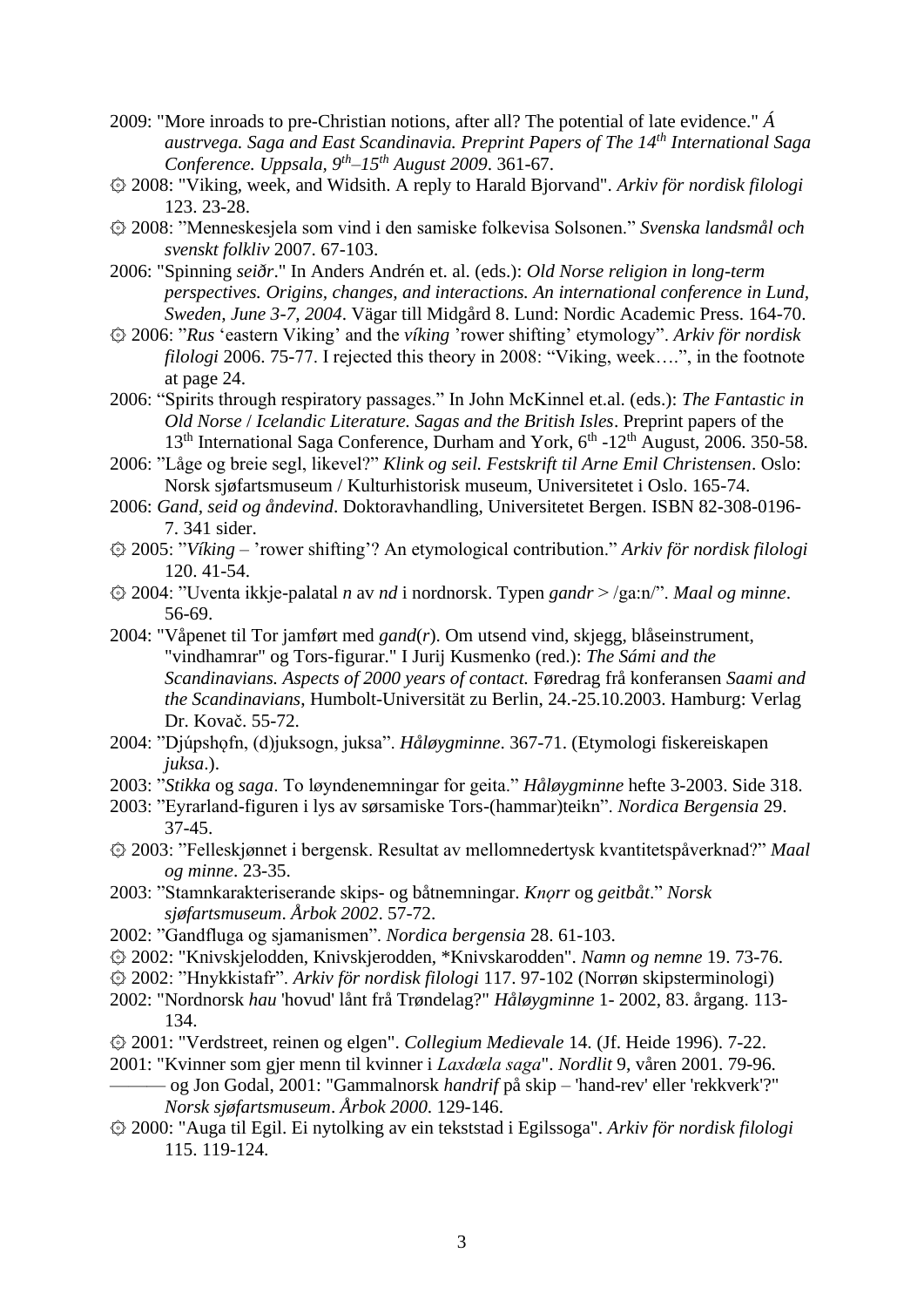- 1996: "Treet som dyr. Eit innlegg for mindre bokstavleg lesing av eddakvede." *Bøygen* 2- 1996. 26-31.
- 1994: "Han hugga seg i arma og gikk på snuta i bekka". *Mål og makt* 3/94. 31-34. (Om utviklinga i urbanaustlandsk tale)

#### **۞ Vitskapleg bok / Scholarly book**

and Karen Bek-Pedersen (ed), 2014: *New focus on retrospective methods. Resuming methodological discussions: Case studies from Northern Europe*. FF Communications 307. Helsinki: Suomalainen Tidedeakatemia. Selected articles based on papers from the conference *New Focus on Retrospective Methods*, Bergen, September 2010. 230 sider.

#### **Sjølvpublisert på / Self published at http://eldar-heide.net/**

- 2006: "Approaches to the study of linguistic identity in the Viking Age". 7 sider.
- 2006: "Rekonstruksjon av norrøn vokalkvantitet på grunnlag av nynorsk(e målføre)". 1 ½ side.
- 1998: "Snorres bruk av rammeforteljingar i Edda". Prøveførelesing til magistergraden i norrøn filologi, Universitetet i Oslo, 13.02.1998.
- 1997: *Fjølsvinnsmål. Ei oversett nøkkelkjelde til nordisk mytologi*. Magisteravhandling i norrøn filologi, Universitetet i Oslo. 233 sider.
- 1990: "Sigrid Eyjafjordssol. Det islandske folkeeventyret Sigríður Eyjafjarðarsól omsett til norsk, med kommentarar". Semesteroppgåve i islandsk grunnfag, Universitetet i Oslo, hausten 1990.

#### **Bokmeldingar, fagdidaktiske og fagpolitiske artiklar**

- 2019: "[Melding av] Kaliff, Anders and Julia Mattes 2017: *Tempel och kulthus i det forna Skandinavien. Myter och arkeologiska fakta*. Stockholm: Carlsson. 219 sider." *Chaos 68*, 2017. 223-26.
- 2019: "Ugjennomtenkt om mannlege lærarar frå Stoltenberg-utvalet". *Utdanning* 4 / 15.3.2019. Side 42.
- 2019: "Ugjennomtenkt om mannlege lærarar frå Stoltenberg-utvalet". *Utdanningsnytt.no* 25.2.2019
- 2017: "[Melding av] Nyman, Eva, Jörgen Magnusson og Elzbieta Strzelecka (red.), 2014: *Den heliga platsen. Handlingar från symposiet Den heliga platsen. Härnösand 15-18 september 2011*. Skrifter i humaniora vid Mittuniversitetet 1. Sundsvall: Mittuniversitetet. ISBN: 978-91-86694-95-1". *Namn og nemne*. 108-15.
- 2016: "Literacydebatt er avsporing". *Dag og tid* 16.12.2016. Side 34.
- 2016: "Har diktarane skote seg sjølve i foten?" *Dag og tid* 11.11.2016. Side 35.
- ——— og Vigdis Foss, 2016: "Skulebokkunnskap eller leik i barnehagen?" *Barnehagefolk* 2- 2016. 60-63.
- 2015: "Vil vi at ungane skal lære eller at læring skal skje?» Publisert i *Utdanning* 19-2015, s. 46 og *Utdanningsnytt.no*, publisert 28.10.2015, [http://www.utdanningsnytt.no/debatt/2015/oktober/vil-vi-at-ungane-skal-lare-eller-at](http://www.utdanningsnytt.no/debatt/2015/oktober/vil-vi-at-ungane-skal-lare-eller-at-laring-skal-skje/)[laring-skal-skje/.](http://www.utdanningsnytt.no/debatt/2015/oktober/vil-vi-at-ungane-skal-lare-eller-at-laring-skal-skje/) 1 side.
- and Karen Bek-Pedersen, 2014: "Why a new focus on retrospective methods?". In Eldar Heide and Karen Bek-Pedersen (eds.): *New focus on retrospective methods. Resuming methodological discussions: Case studies from Northern Europe*. FF Communications 307. Helsinki: Suomalainen Tidedeakatemia. 11-16.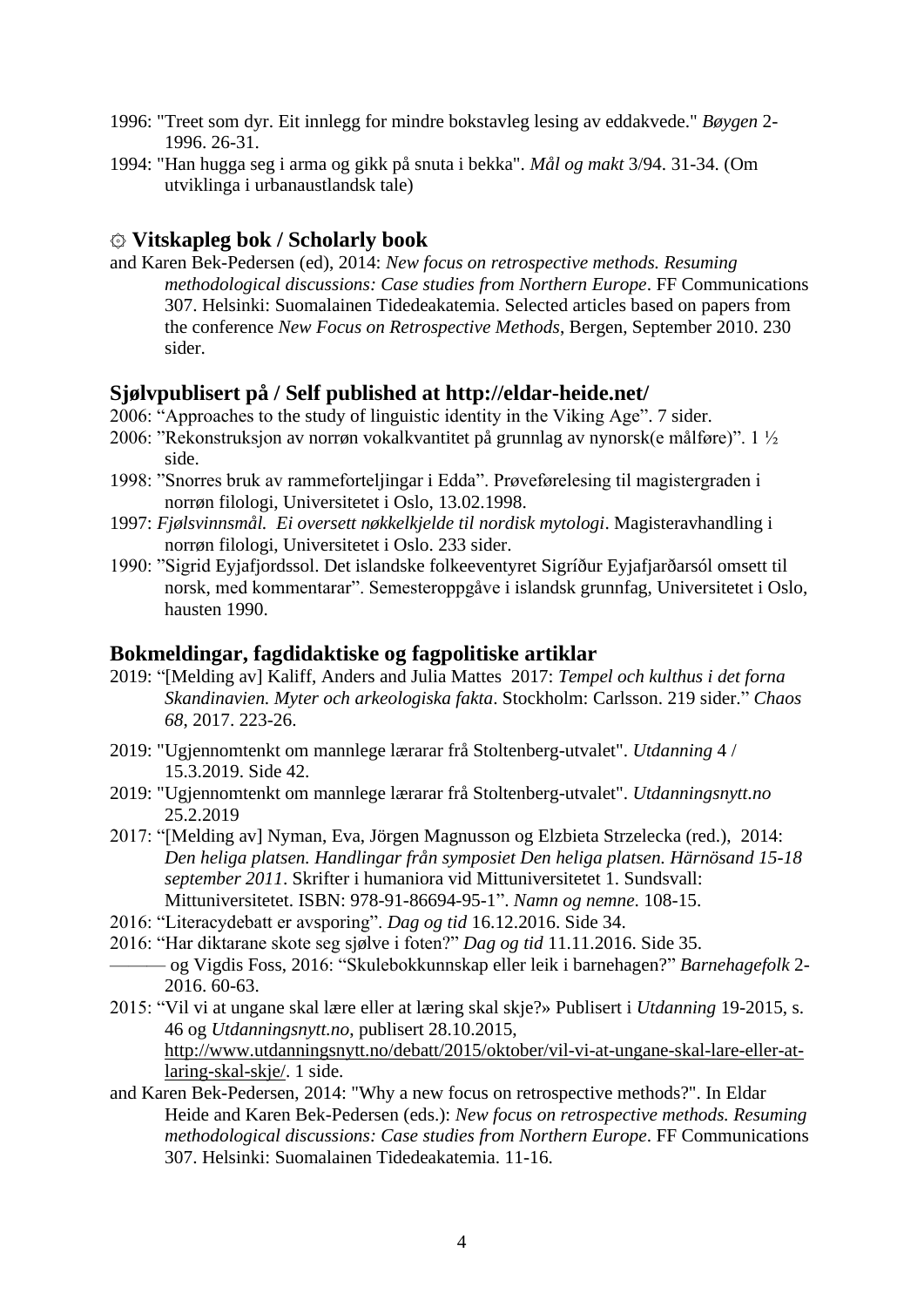- 2014: "«Meir læring i barnehagen» språkleg kamuflert ideologi". *Barnehagefolk* 3-2014. 9- 61.
- 2013: "Orden i kosmos. Edda: Den viktigaste kjelda til nordisk mytologi har fått ny språkdrakt. [Melding av: *Edda-dikt* 1: *Voluspå og Håvamål*. Attdikta av Knut Ødegård. Oslo: Cappelen Damm, 2013, 230 sider]". *Klassekampen. Bokmagasinet*, 17.08.2013. Side 13.
- 2013: "Why Care about Later Folklore in Old Norse Studies?" *RMN Newsletter* 1-2013. 87- 89.
- 2012: "Å konkludere etter å ha vurdert *eitt* alternativ. [Melding av:] Annette Lassen 2011: *Odin på kristent pergament. En teksthistorisk studie.* København: Museum Tusculanums Forlag, 447 sider, ISBN 978 87 635 2616 6". *Collegium Medievale* 24, 2011. 193-98.
- 2012: "[Review of] *Space and Time in Europe. East and West, Past and Present*. ed. Mirjam Mencej. Ljubljana: Department of Ethnology and Cultural Anthropology, University of Ljubljana, 2008. 387 sider. ISBN 9789612372484, h.". *Cosmos. Journal of Ancient Cosmology*. 357-59.
- 2012: "Alle fagfelt i same båt?" *Forskerforum* 3-2012, s. 36. Ligg på http://redir.opoint.com/?key=2sJ6ggAi22fdEm3oQfvf
- 2011: "[Melding av] Gunnhild Røthe: *I Odins tid. Norrøn religion i fornaldersagaene*. Hafrsfjord: Saga Bok, 2010. 320 sider. ISBN 978-82-91640-50-1". *Chaos* 54. 170-72.
- 2011: "Tre vegar fram for humaniora". *Forskerforum* 2-2011, s. 36.
- 2010: "Why a Network for Retrospective Methods?" *RMN Newsletter* 1, December 2010. 6-7. Online at [http://www.helsinki.fi/folkloristiikka/English/RMN/current.htm.](http://www.helsinki.fi/folkloristiikka/English/RMN/current.htm)
- 2010: "Working on the Semantic Side of Etymology: The Culture-Etymological Approach". *RMN Newsletter* 1, December 2010. 39-40. Online at [http://www.helsinki.fi/folkloristiikka/English/RMN/current.htm.](http://www.helsinki.fi/folkloristiikka/English/RMN/current.htm)
- 2010: "My Present Work with Retrospective Methods". *RMN Newsletter* 1, December 2010. 40-41. Online at [http://www.helsinki.fi/folkloristiikka/English/RMN/current.htm.](http://www.helsinki.fi/folkloristiikka/English/RMN/current.htm)
- 2008: "Runic Amulets and Magic Objects. By Mindy MacLeod and Bernard Mees. The Boydell Press. Woodbridge, 2006. 278 pp. ISBN 1 84383 205 4". (Review) *Saga-Book of the Viking Society*. 90-91.
- 2005: "Diskvalifisert språkendringsfaktor". *Dag og tid* 18.6.05. Side 3.
- 2004: "Useriøst i Språkteigen". *Dag og tid* 18.12.04.
- 2002: "Erling Kittelsen og filologien." *Edda* 2/02. 227-231. (Kommentar til Erling Kittelsens bok *Vindkald*, basert på *Grógaldr* og *Fjǫlsvinnsmál*).
- 1994: "Kritikk av kritikken." *Nicolay. Arkeologisk tidsskrift* 64 A/1/94. 12-15. (Om arkeologisk teori.)
- 1992: "Fagspråket eit hinder for faget." *Nicolay. Arkeologisk tidsskrift* 60/4-92. 58-61. (Om arkeologisk fagspråk.)

#### **Populære artiklar**

- 2020: "Forvirringa om namnet Hurtigruta/Hurtigruten". *Dag og tid* 14.08.20202, s. 9.
- 2019: "Steinreiskap og samar i vikingtida". *Dag og tid*, 16.8.2019. Side 35.
- 2018: "2000 års språkendring utløyst av pest og velstand". *Forskning.no*, 19.2.2018. 2 ½ side.
- 2018: "Namnet Hespriholmen og Tors-mytologien". *Dag og tid* 05.01.2018. Side 34.
- 2017, og Stig Audun Eriksson og Mette Bøe Lyngstad: "Kvifor appellerer Oskeladd-filmen?" *Dag og tid* 29.12.17. Side 35.
- 2017: "Vikingane og Skandinavia". *Dag og Tid* 06.09.2017. Side 35.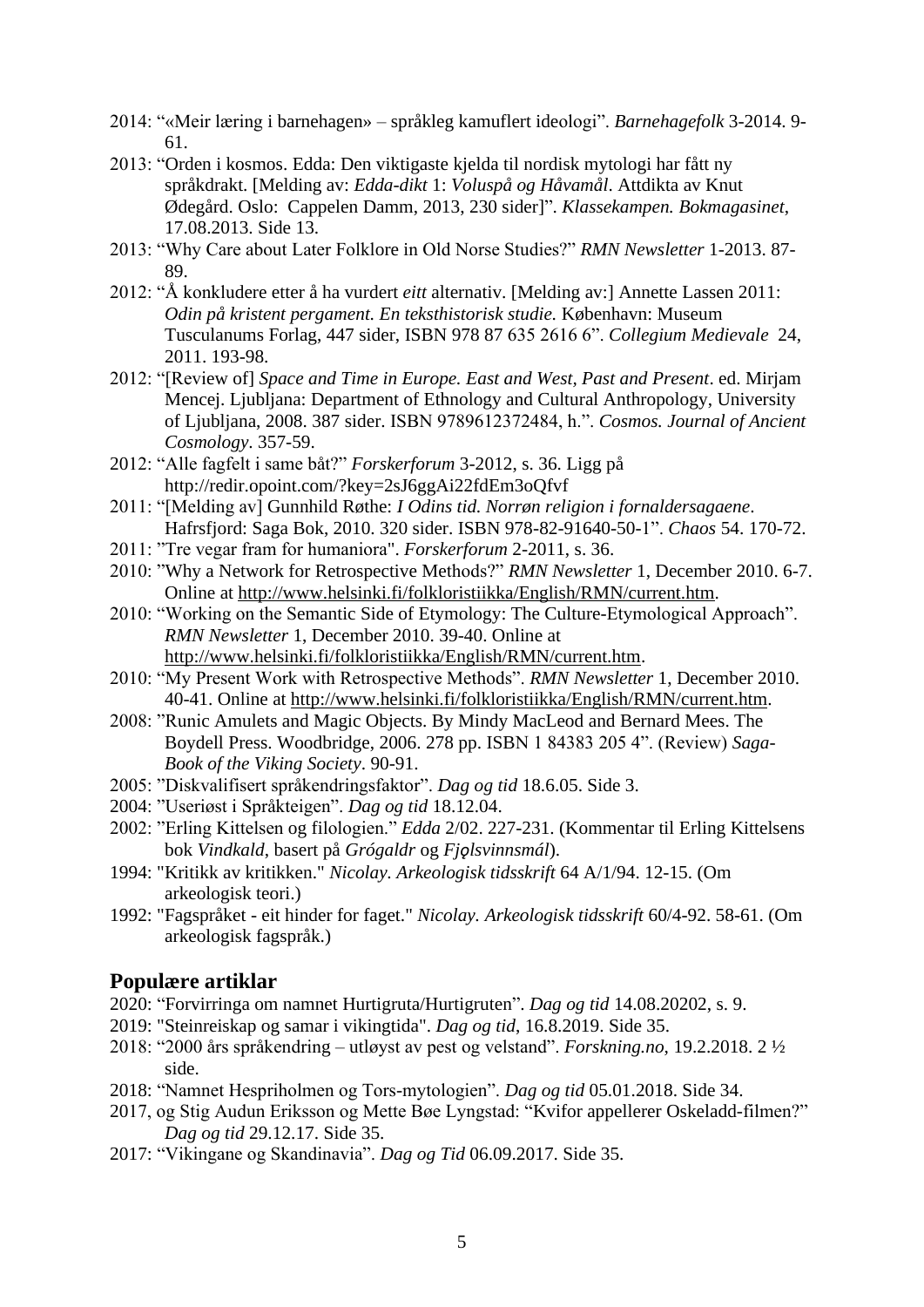2017: "Norge: Etymologi". Bokmåls-Wikipedia,

https://no.wikipedia.org/wiki/Norge#Etymologi. Ikring 80% nyskriving av artikkelen.

- 2017: "Noreg ein festbrems". Kronikk i *Klassekampen* 13.2.2017. Side 16-17. (Om tolkinga av namnet Noreg / Norge.)
- 2016: "Alt kva båten kan bera med seg". *Dag og tid*, 30.9.2016, s. 33. (Om korleis nedarva terminologi kan fortelja om teknologi og kulturkontakt i gammal tid.)
- 2016: "Vikingfilm 2.0 action med meining". Kronikk i Bergens Tidende 14.3.2016. 36-37.
- 2016: "Opphavet til ordet juksa". *Kysten* 1-2016. Side 54.
	- ——— og Asle Bruen Olsen, 2012: "Sola gjer ekstranummer", kronikk i Bergens Tidende 24. juni 2012. 1 side. (Om bakgrunnen for konsentrasjonen av sakralnamn på Tysnesøya.)
- 2011: "Mørketid i Vinland". *Bergens Tidende* 09.01.2011. 1 spalte.
- 2010: "Sydenturar". *Bergens Tidende* 05.12.2010. 1 spalte.
- 2010: "Kan ein pasifist vera fascinert av vikingtida?" *Dag og tid* 29.10.2010. 1 spalte.
- 2010: "Blot ved vinternettene". *Bergens Tidende* 25.10.2010. 1 spalte.
- 2010: "Kven kan straffast?" *Bergens Tidende* 03.10.2010. 1 spalte.
- 2010: "Njålssoga: 25% miljø, resten arv". *Dag og tid* 30.04.2010. ¼ side.
- 2010: "Njålssoga: 25% miljø, resten arv". *Bergens Tidende* 20.4.2010. 1 spalte.
- 2009: "Kva kjem ordet "viking" av?" *Kysten* 5-2009, s. 17-19.
- 2002: "Æra og kvinnene i norrøn tid." *Nordlys* 20.02.2002. 1 spalte.
- 2000: "Søft". *Dragsuget. Medlemsavis for Båtlaget Braute*, desember 2000. Side 7-8. (Råseglterminologi)
- 1991: "Kvifor berga Island skriftmålet?" *Norsk tidend* 2-1991. Side 7.

#### **Føredrag på fagkonferansar og forskingsseminar**

| 06.05.2022 | Terje Planke, Svein Erik Øya & Eldar Heide: "Den tredje gokstadbåten: Metodikk      |
|------------|-------------------------------------------------------------------------------------|
|            | bak rekonstruksjon av form og mønster". Nordisk Konference for Marinarkæologi       |
|            | IV, Roskilde, 5.-7. mai 2022. 20 minutt.                                            |
| 26.11.2021 | "Polaris and the World Pillar in Northern Tradition". Doing Things With Old Norse   |
|            | Myths. A Research & Cultural Symposium on Mythological Processes, Reykjavík,        |
|            | 25-27 November 2021. (The Aarhus Old Norse Mythology Conference.) 20 minutes.       |
| 28.10.2021 | "Stjørdalen, Stjørna og Skjørin – med nokre metodevurderingar". Stadnamn – språk,   |
|            | historie og landskap: namnevitskapen i går, i dag, i morgon. Norsk stadnamnarkiv i  |
|            | 100 år. Jubileumskonferanse, Universitetet i Bergen 27.–28. oktober 2021. 20        |
|            | minutt.                                                                             |
| 22.11.2019 | "Simple digital aids in the study of sacred place names in a landscape context".    |
|            | Sacred place names in Sámi landscapes. UiT, 21 – 22 November 2019. 20 minutes.      |
| 24.10.2019 | "Litt om tankegangen bak gammalnordisk båtterminologi". Tradisjonsbåter på          |
|            | Nordkalotten - mangfold og variasjon. UiT 23.-24.10.2019. 20 minutt.                |
| 11.05.2019 | "Sexual metaphors expressing the essence of Old Norse Mythology?". Jan Kozák's      |
|            | Workshop on Conceptual Metaphors and Body Symbolism 9-11 May 2019,                  |
|            | University of Bergen. 20 minutes.                                                   |
| 09.11.2018 | "Språkendring på 500-talet, i seinmellomalderen og i dag". Føredrag i Forskargruppe |
|            | i mellomalderfilologi, Universitetet i Bergen. 45 minutt.                           |
| 17.10.2018 | "Textual Information on Viking Age Maritime Technology". Westward bound,            |
|            | University of Bergen, 17–18 October 2018. 20 minutes.                               |
| 10.09.2018 | "Old Icelandic and Sami ancestor mountains: a comparison". Religions around the     |
|            | Arctic: Source Criticisms and Comparisons. Seminar at the Department of             |
|            | Archaeology, History, Cultural Studies and Religion, University of Bergen, 10–12    |
|            | September 2018. 30 minutes.                                                         |
| 21.08.2018 | "Språkendring på 500-talet, i seinmellomalderen og i dag". 11. nordiske             |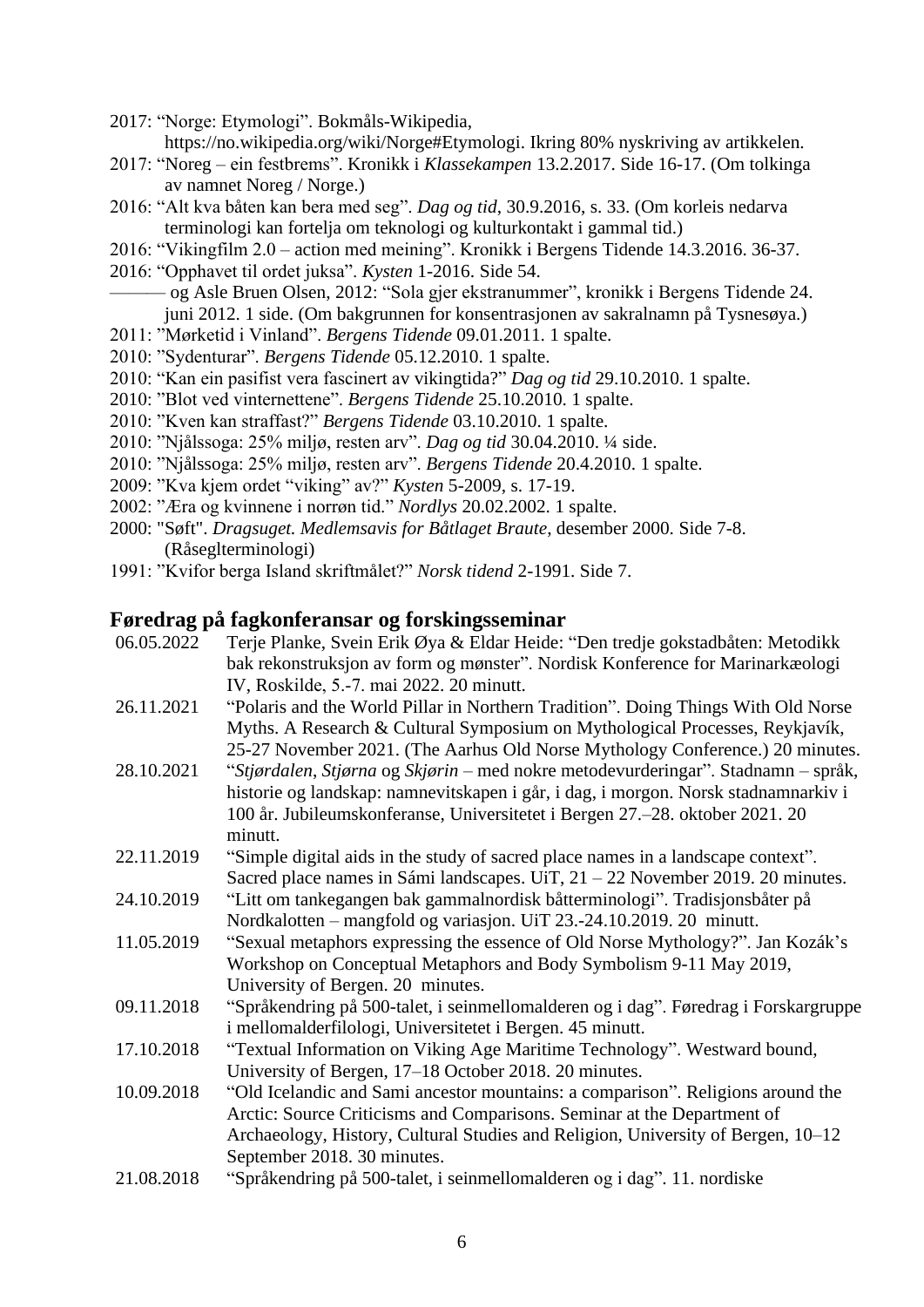|            | dialektologkonferanse Háskóli Íslands, 20.-22.08.2018. 20 minutt.                                      |
|------------|--------------------------------------------------------------------------------------------------------|
| 14.08.2018 | "Land hopping in search of a better life. A literary reading of <i>Eiríks saga rauða</i> ".            |
|            | 17 <sup>th</sup> International Saga Conference, University of Iceland, 12-17 August 2018. 20           |
|            | minutes.                                                                                               |
| 28.11.2017 | "Magical fishing in <i>Historia Norwegie</i> - incomprehensible without late folklore".                |
|            | Folklore and Old Norse Mythology, 27 <sup>th</sup> -28 <sup>th</sup> November 2017, Helsinki, Finland. |
|            | (The Aarhus Old Norse Mythology Conference.) 20 minutes.                                               |
| 23.11.2017 | Joakim Vea & Eldar Heide: "Vokalboren trykklett kvantitetsmotsetnad i norsk?".                         |
|            | Føredrag på MONS. 20 minutt.                                                                           |
| 22.11.2017 | "Grammatisk komplisering på grunn av språkkontakt". Føredrag på MONS. 20                               |
|            | minutt.                                                                                                |
| 24.10.2017 |                                                                                                        |
|            | "Er det så sikkert at alle er namn? Ein merknad om metode og personnamn i                              |
|            | urnordiske runeinnskrifter". Føredrag i Forskargruppe i mellomalderfilologi,                           |
|            | Universitetet i Bergen. 45 minutt.                                                                     |
| 15.06.2017 | "Scandinavian terminology exported to Europe during the Middle Ages. A meta                            |
|            | study". Echanges, transferts et circulations APEN, Université de Caen, 15-16 June                      |
|            | 2017. 20 minutes.                                                                                      |
| 04.11.2016 | "Stadnamn i masteroppgåver til grunnskulelærar?" Språksamlingsseminar, NLA                             |
|            | (Bergen). 20 minutt.                                                                                   |
| 28.06.2016 | "The Name Eystribygð and Norse Greenland's Relation to the Norse. World". Viking                       |
|            | Worlds, University of Nottingham. 20 minutes.                                                          |
| 17.09.2016 | "Kvifor finst det sterkt trapesforma råsegl?" ("Kvifor er seglfeste, form og                           |
|            | proporsjonar slik dei er i dei ulike tradisjonane?") Forbundet Kystens råseglseminar                   |
|            | 2016, Masfjorden, Hordaland. 20 minutt.                                                                |
| 27.01.2016 | "Skulebokkunnskap og leik i barnehagen." Regional konferanse: Barnehagens                              |
|            | læringsmiljø, arrangert av Utdanningsdirektoratet og fylkesmannen i Rogaland,                          |
|            | Stavanger 27.-28.1.20126. 20 minutt i lag med Vigdis Foss.                                             |
| 15.01.2016 | "Vestnorske stader med namn på helg-." Arkeologisk forskingsseminar,                                   |
|            | Universitetet i Bergen. 45 minutt.                                                                     |
| 05.11.2015 | "Response to Tommy Kuusela: Halls, Gods, and Giants: the Enigma of Gullveig in                         |
|            | Odin's hall." The Aarhus Old Norse Mythology Conference 2015, University of                            |
|            | Stockholm. 5 minutes.                                                                                  |
| 05.11.2015 | "Old Norse vision literature and the term leizla 'guidig'. An introduced genre and its                 |
|            | indigenous background." Old Norse Mythology Conference 2015, University of                             |
|            | Stockholm. 20 minutes.                                                                                 |
| 14.10.2015 | "The Literary Re-Use of Myths in <i>Porsteins pattr bøjarmagns</i> : A Key Elf Queen                   |
|            | Legend and Another Twist on the Twist". Seminar in the Research Group Literature                       |
|            | & Religion, University of Bergen. 15 minutes.                                                          |
| 07.06.2015 | "Norrøn visjonslitteratur og nemninga leizla 'føring'". Seminar i Forskargruppa for                    |
|            | mellomalderfilologi, Universitetet i Bergen. 45 minutt.                                                |
| 13.06.2014 | "The re-use of narratives in <i>Porsteins pattr bojarmagns</i> ". Sagas, Legends and Trolls:           |
|            | The Supernatural from Early Modern back to Old Norse Tradition, University of                          |
|            | Tartu, Estonia, 12 - 14 June 2014. 25 minutes.                                                         |
| 11.03.2014 |                                                                                                        |
|            | "Shetland / Orkney Norn <i>ganfer</i> and Old Norse Beliefs". 2 <sup>nd</sup> International St Magnus  |
|            | Conference, $9th - 12th$ April 2014, Centre for Nordic Studies, Lerwick, Shetland. 20                  |
|            | minutes.                                                                                               |
| 07.03.2014 | "Kultstadtypen horg i lys av norske stadnamn på horg". Arkeologisk                                     |
|            | forskingsseminar, Universitetet i Oslo. 50 minutt.                                                     |
| 06.02.2014 | "Skip og segling i norrøne tekstar". Forskingsseminar, Vikingeskibsmuseet i                            |
|            | Roskilde, Danmark. 45 minutt.                                                                          |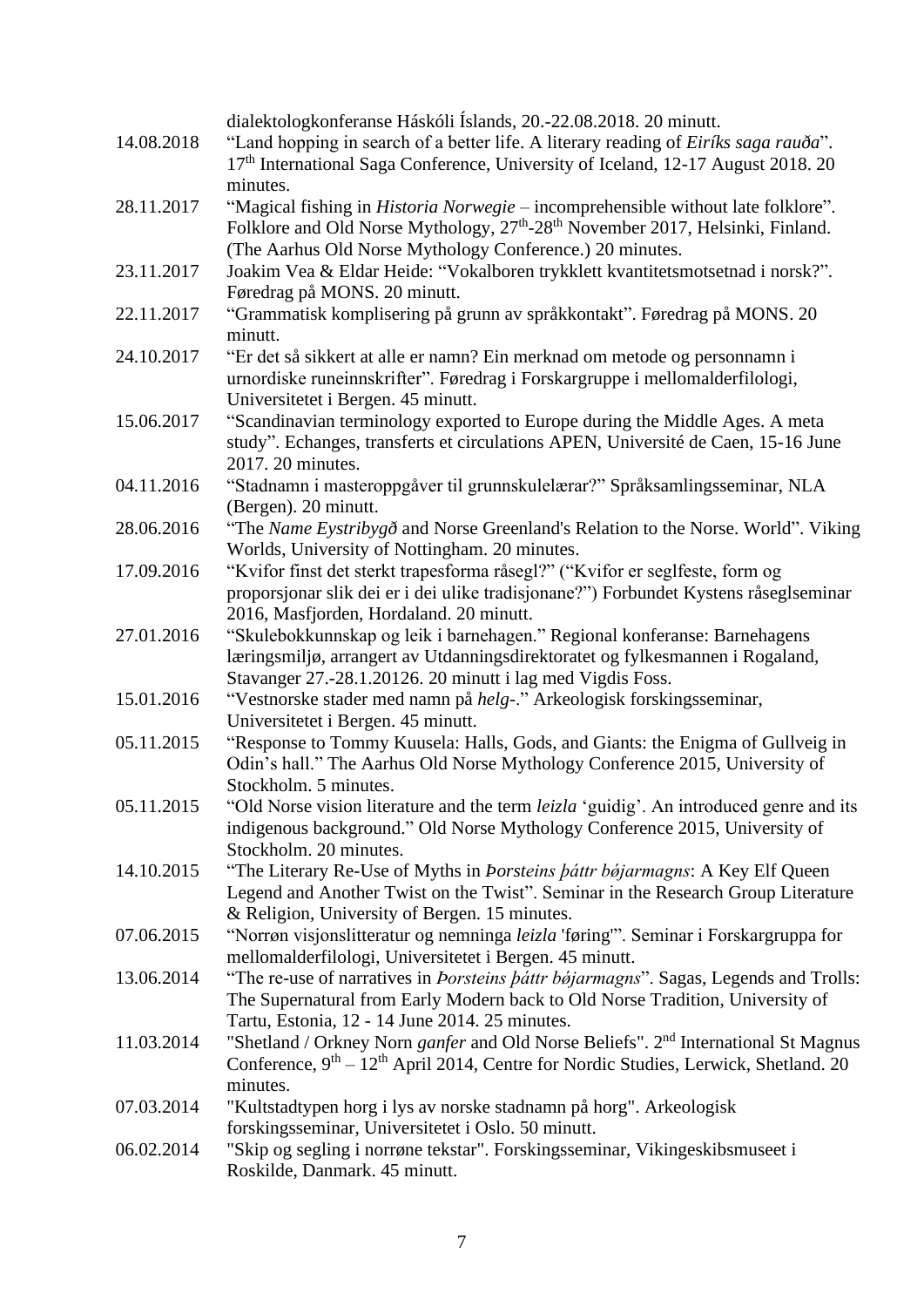| 17.01.2014 | "Kultstadtypen horg i lys av norske stadnamn på horg". Arkeologisk                               |
|------------|--------------------------------------------------------------------------------------------------|
|            | forskingsseminar, Universitetet i Bergen. 50 minutt.                                             |
| 03.12.2013 | "Kultstadtypen horg i lys av norske stadnamn på horg". Högre seminariet i                        |
|            | religionshistoria, Stockholms universitet. 50 minutt.                                            |
| 29.04.2013 | "Learned literature and indigenous heritage in pre-modern cultures – learned                     |
|            | literature as comparative material in Old Norse studies". 24 <sup>th</sup> Pre-Modern Seminar at |
|            | the University of Tartu. 40 minutes.                                                             |
| 22.04.2013 | "Gammalnordiske sjelsførestellingar i samband med angrep". Krig og fred i norrøne                |
|            | tradisjonar, nordisk seminar på religionsvitskap, Universitetet i Bergen, 22.-23. april          |
|            | 2013. 30 minutt.                                                                                 |
| 05.04.2013 | "Finno-Ugric and Scandinavian notions about the world axis and the cosmic quern".                |
|            | Keynote lecture, Third meeting of the Austmarr Network, Härnösand, April 5 - 6,                  |
|            | 2013. 30 minutes.                                                                                |
| 21.03.2013 | "The journey to heimrinn niðri in Þorsteins þáttr bójarmagns. A case study of                    |
|            | folklore used in Old Norse literature – based on evidence from the 1800s". Research              |
|            | seminar at Nordisk sprog og litteratur, University of Århus. 20 minutes.                         |
| 12.03.2013 | "Horgr in Norwegian names of mountains and other natural formations". Viking                     |
|            | Worlds, archaeology conference in Oslo, 12 - 13 March 2013. 20 minutes.                          |
| 01.12.2012 | "Bárðar saga as a source for reconstruction of pre-Christian religion?" 1 of 4                   |
|            | invited, plenary papers at the 2 <sup>nd</sup> meeting of the Old Norse Folklorists Network,     |
|            | Tartu, November 29 - December 1, 2012. 30 minutes.                                               |
| 09.10.2012 | "Early Viking Age Ship Types and Their Terms". 13 <sup>th</sup> International Symposium on       |
|            | Boat and Ship Archaeology (ISBSA), Amsterdam, 8.-12.10.2012. 20 minutes.                         |
| 22.09.2012 | "Når var det storskip?" Forbundet Kystens råseglseminar 2012, Skudenes. 45 minutt.               |
| 07.08.2012 | "Old Scandinavian Religion: Contradictory Cosmology: A System, After All?" The                   |
|            | 15 <sup>th</sup> International Saga Conference, Arhus, 5.-11.8.2012. 20 minutt.                  |
| 10.08.2012 | "Why care about folklore?" Statement at roundtable discussion, invited by the                    |
|            | organisers of the 15 <sup>th</sup> International Saga Conference, Århus. 10 minutes.             |
| 26.04.2012 | "Dødsrikefjell", på konferansen Ikke-kristen religion i arkeologi, stedsnavn og                  |
|            | landskap. 20 minutt.                                                                             |
| 14.10.2011 | "Dei eldste vikingskipstypane". Føredrag på Forbundet Kystens råseilseminar,                     |
|            | Bygdøy, 20 minutt.                                                                               |
| 29.11.2010 | "Vikingsskipstypane i den norrøne diktinga". Seminar i Forskargruppe for norrøn                  |
|            | filologi, UiB. $1\frac{1}{2}$ time.                                                              |
| 17.09.2010 | "Vikingskipstypar". Føredrag på Forbundet Kystens råseglseminar 2010, Nedstrand,                 |
|            | Rogaland. 25 minutt.                                                                             |
| 14.09.2010 | "Working on the Semantic Side of Etymology: The Culture-Etymological                             |
|            | Approach". Paper at the international conference New Focus on Retrospective                      |
|            | Methods, Bergen, 13-14 September 2010, organised by Eldar Heide. 25 minutes.                     |
| 11.03.2010 | "Tidleg dialektkontakt i Nord-Noreg". Innlegg på arbeidsseminar på                               |
|            | forskingsprosjektet FORSE ved LLE, Universitetet i Bergen. 45 minutt.                            |
| 16.02.2010 | "Loki the Ash Lad. A study combining Old Norse and late evidence". WiP seminar                   |
|            | at the CMS, UiB. $1\frac{1}{2}$ hours.                                                           |
| 14.08.2009 | "More inroads to pre-Christian notions, after all? The potential of late evidence."              |
|            | Paper at The 14 <sup>th</sup> International Saga Conference, Uppsala, Sweden. 20 minutes.        |
| 02.06.2009 | "More inroads to pre-Christian notions, after all? The potential of late evidence."              |
|            | WiP seminar, CMS, University of Bergen. 20 minutes.                                              |
| 10.02.2009 | "Loke i austnordisk tradisjon". Føredrag på Religionshistoriska avdelningen,                     |
|            | Stockholms universitet. 45 minutt.                                                               |
| 22.04.2008 | "Dragaren Loke". Føredrag på medlemsmøte i Collegium Medievale, Universitetet i                  |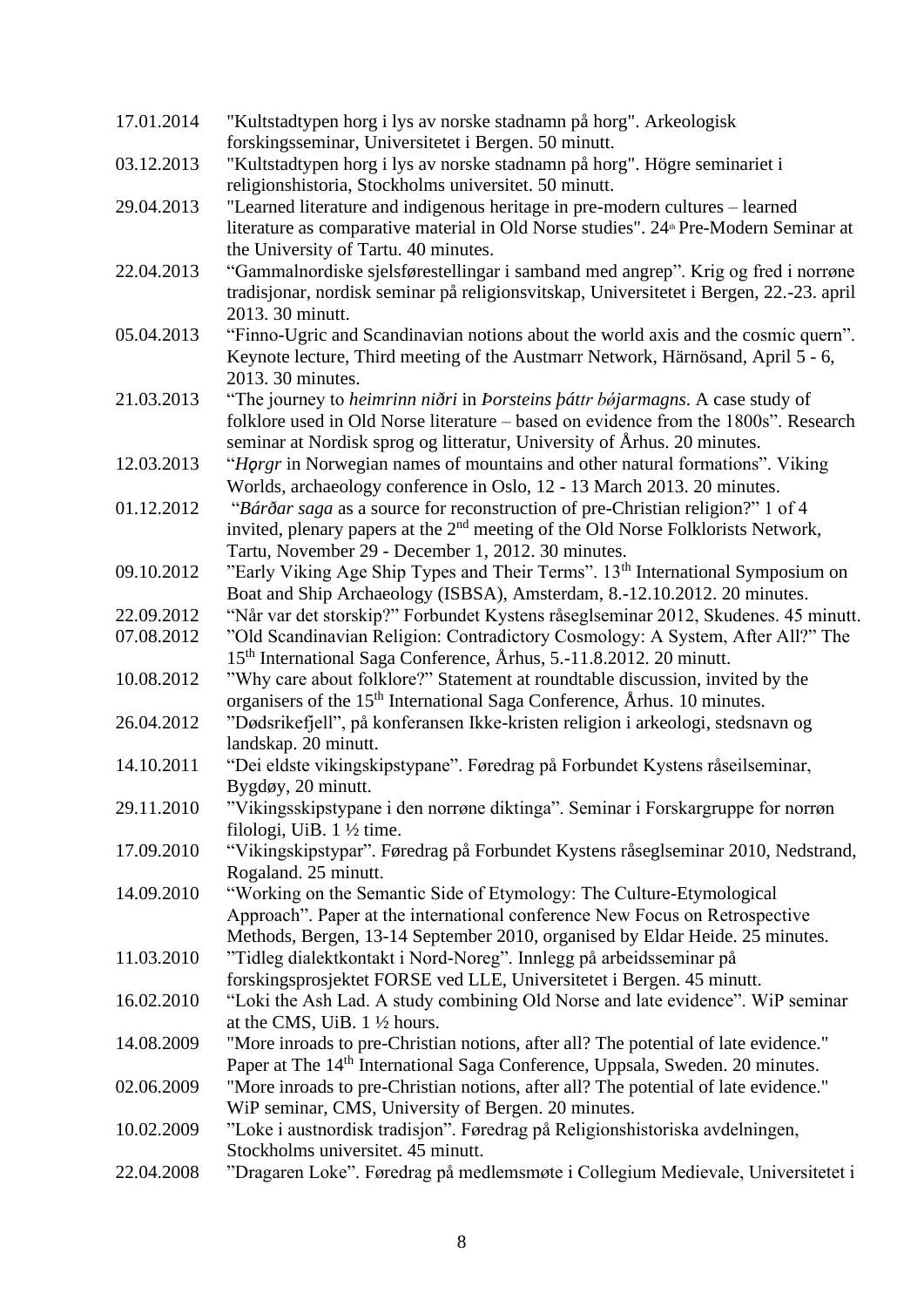|            | Oslo. $1\frac{1}{2}$ time.                                                                     |
|------------|------------------------------------------------------------------------------------------------|
| 15.06.2007 | "Folklore in Reconstruction of Early Scandinavian Cultural History". $7th$ International       |
|            | Folklore Fellows' Summer School 'Oral Poetry and Fieldwork', Vuokkiniemi, Viena                |
|            | Karelia, Russia. 20 minutes.                                                                   |
| 09.08.2006 | "Spirits through respiratory passages." Paper given at the 13 <sup>th</sup> International Saga |
|            | Conference, Durham and York, 6 <sup>th</sup> -12 <sup>th</sup> August, 2006. 20 minutes.       |
| 30.03.2006 | "Linguistic identity in the Viking Age". Paper given at the seminar Migration And              |
|            | Transcultural Identities In The Viking Age, University of Nottingham, 29.03.-01.               |
|            | 04.2006. 15 minutes.                                                                           |
| 03.11.2005 | "Kva eg gjer, kor problematisk det er og kvifor eg gjer det likevel". Vitskapsteoretisk        |
|            | innlegg til doktor art.-graden, Universitetet i Bergen. 45 minutt.                             |
| 20.05.2005 | "Låge og breie segl, likevel?" Føredrag på seminaret Klink og seil. Den nordiske båt           |
|            | i lys av arkeologiske, etnologiske og eksperimentelle studier, Norsk sjøfartsmuseum            |
|            | 19.-20. mai 2005. 20 minutt. Vegard Heide og Terje Planke hadde òg innlegg under               |
|            | same tittelen.                                                                                 |
| 27.04.2005 | "Menneskesjela som vind i det samiske kvedet Solsonen." Arbeidsseminar på Senter               |
|            | for mellomalderstudiar ved UiB. 45 minutt.                                                     |
| 07.06.2004 | "Seiðr and spinning". Føredrag på konferansen Old Norse religion in long-term                  |
|            | perspectives. Origins, changes and interactions. Lund, Sverige, 3.-7.6.2004. 20                |
|            | minutt.                                                                                        |
| 24.10.2003 | "Jamføring av $\mathit{gand}(r)$ og våpenet til Tor." Føredrag på konferansen Saami and the    |
|            | Scandinavians, Humbolt-Universität zu Berlin, 24.-25.10.2003. 20 minutt.                       |
| 06.09.2002 | "Gandfluga og sjamanismen". Føredrag på seminaret Tro i nord, institutt for                    |
|            | religionsvitskap, Universitetet i Tromsø. 20 minutt.                                           |
| 18.04.2002 | "Gand frå grunnen av". Føredrag i Mellomalderforum, Universitetet i Tromsø.                    |
| 18.11.1999 | "A-endingssjuka i søraustlandsk". Innlegg på Møte om norsk språk (MONS) 1999,                  |
|            | Universitetet i Tromsø. 20 minutt.                                                             |

# **Populære føredrag, gjesteførelesingar, prøveførelesingar**

| 16.12.2021 | "Vestnordiske skipstypar 800-1300". Feiring av UNESCO-status for nordisk            |
|------------|-------------------------------------------------------------------------------------|
|            | klinkbåtbygging. Arrangert av Kystkultur.no / Bymuseet, på Hordamuseet, Bergen.     |
|            | 20 minutt.                                                                          |
| 25.08.2019 | "Place names that guide and hide" (w)ORD seminar - BAG Art Camp 2019, Bergen.       |
|            | 20 minutes.                                                                         |
| 21.05.2019 | "Krigsskipsutviklinga på 1000-talet i Nord-Europa". Middelalderforum, Bergen. 45    |
|            | minutt.                                                                             |
| 19.10.2018 | "Litt om vikingskip på bakgrunn av det nye vikingskipsfunnet i Østfold".            |
|            | Frukostmøte, HIFO Bergen. 45 minutt.                                                |
| 14.12.2017 | "Jul i norrøn tid". Føredrag på juleavslutning i Seksjon for teiknspråk og tolking, |
|            | Høgskulen på Vestlandet. 10 minutt.                                                 |
| 16.03.2017 | "Var det anarkistane som flykta til Island? Den islandske opphavsmyten i Egilssoga  |
|            | og Soga om Ån Bogsveige». Føredrag i Snorres Venner, Bergen offentlege bibliotek.   |
|            | 45 minutt.                                                                          |
| 29.01.2017 | "Kva slag skip var Ormen Lange? Norrøne skip, skipsfunn og kjeldeproblematiske      |
|            | soger». Føredrag på Hordamuseet, Bergen. 45 minutt.                                 |
| 01.07.2015 | "Barns kultur, kulturelle uttrykk og fellesskap". Didaktisk framlegg til stilling i |
|            | norsk ved barnehagelærarutdanninga, Høgskolen i Bergen. 20 minutt.                  |
| 16.06.2015 | "Textual Information on Viking Age Maritime Technology". Academia Europæa           |
|            | Bergen Symposium Series, Bergen, 15-16 June, 2015. 20 minutes.                      |
| 17.02.2015 | "Norskfaget og grunnleggende ferdigheter – fagdidaktisk motivering og utfordringer  |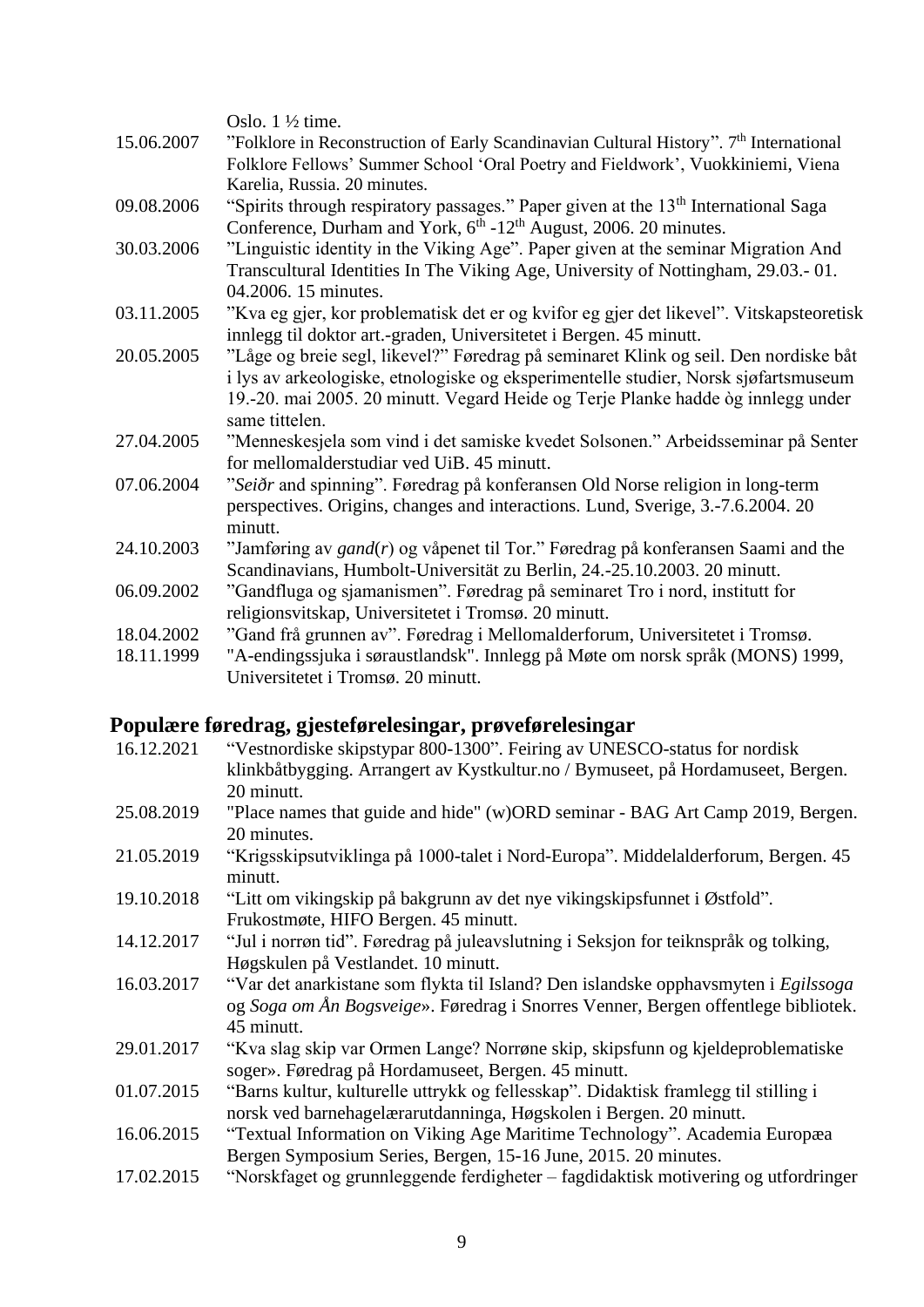i praksisfeltet". Prøveførelesing til vikariat i norskdidaktikk, Universitetet i Bergen. 45 minutt.

- 24.11.2014 "Språkbruk om og i barnehage. Hvilke ord velges til bruk om og i barnehage? Hvilken begrepshistorie bærer de med seg, og hvordan begrunnes valgene? Egner undervisningsbegrepet seg til bruk i barnehagen? Hvorfor bør vi bruke undervisning om pedagogisk arbeid i barnehagen? Eller hvorfor ikke?" 10 minutts innleiing til paneldebatt i debattforumet Kronargument, Høgskolen i Bergen.
- 14.10.2014 "Loke, Tysnes og *horg*". Gjesteførelesing på kurs i gammalnordisk religion på religionsvitskap, Universitetet i Bergen. 2 x 45 minutt.
- 21.10.2013 "Motstridande kosmologi i gammalnordisk religion eit system, likevel?" og "Kultstadtypen horg i lys av norske stadnamn på horg". Gjesteførelesing på kurs i gammalnordisk religion på religionsvitskap, Universitetet i Bergen. 2 x 45 minutt.
- 12.08.2013 "Ei innføring i literacy / skriftkunne for lærarstudentar 5-10 ". Didaktisk framlegg til stilling i norsk på Høgskulen i Bergen. 30 minutt.
- 20.03.2013 "'Ein sat hon úti…' Souls, Spirits and Wise Women (Sami religion and 'shamanism', *vǫlur* and other wise women, notions of the soul, *seiðr*)". Guest lecture at the course "Viking religion and Mythology", Århus Unviersity. 3 x 45 minutes.
- 01.01.2012 "Flugemenn i norrøn litteratur vitnemål om tidleg flugefiske eller eldgamle sjelsførestellingar?" Faglunsj for nordiskstudentar, Universitetet i Bergen, arrangert av Fagutvalet for nordisk / Det Norske Selskab. 20 minutt.
- 04.10.2012 "Fyrste grammatiske avhandling jamført med eldre europeisk grammatisk litteratur". Prøveførelesing til stilling i norrøn filologi ved UiB. 45 minutt.
- 02.02.2012 "Vikingskipa i den norrøne litteraturen". Fagleg-pedagogisk dag ved UiB. 45 min.
- 01.02.2012 "Vikingskipstypar". Medlemsmøte i Bergen kystlag. 45 minutt.
- 02.06.2011 "Loke og Oskeladden. Mytologi og eventyr møtest." Populært føredrag på Bjørgvin marknad, to gonger 30 minutt.
- 04.02.2011 "Med Oskeladden som hjelpar i norrøn mytologi". Populært føredrag på Faglegpedagogisk dag 2011, UiB. 45 minutt.
- 05.06.2010 "Vikingskipstypar". Populært føredrag på Bjørgvin marknad, Stend, Bergen. 2 gonger 20 minutt.
- 09.10.2008 "Bernhard Greves al fresco-maleri frå Norrøn mytologi". Populært føredrag i Arna senioruniversitet, Kulturhuset Sentrum i Arna. 45 minutt.
- 27.02.2008 "Seid: Trolldom, spinning og sjelsførestellingar". Populært føredrag på Midgard historisk senter i Borre i Vestfold. 45 minutt.
- 31.08.2006 "Bakgrunnen for og utbreiinga av førestillinga om oskoreia (åsgårdsreien)." Prøveførelesing til dr. art.-graden, Universitetet i Bergen. 45 minutt.
- 26.04.2004 "Gand og seid." Populært føredrag på Fosen folkehøgskole, Rissa. 3 ½ time.
- 21.01.2004 "Nausthestar og rakkehjortar. Båt og sjø i norrøn dikting". Populært føredrag på medlemsmøte i Bergen kystlag. ¾ time.
- 13.04.2002 "Gand frå grunnen av". Føredrag på hovudfagsseminar i religionsvitskap, Universitetet i Tromsø. 30 minutt.
- 04.10.2000 "Nausthestar og rakkehjortar. Båt og sjø i norrøn dikting". Populært føredrag på medlemsmøte i Arctandria, Tromsø kystlag. ¾ time.
- 13.02.1998 "Snorres bruk av rammeforteljingar i Edda". Prøveførelesing til magistergraden i norrøn filologi, Universitetet i Oslo.

## **Intervju**

14.11.2019 "Norrøn tro og mytologi". Museum, NRK P2. 10 minutt. https://radio.nrk.no/podkast/museum/l\_f31de9d5-e450-449e-9de9-d5e450a49e42 22.08.2019 "Til Valhall!". Verdibørsen, NRK P2. 20 minutt.